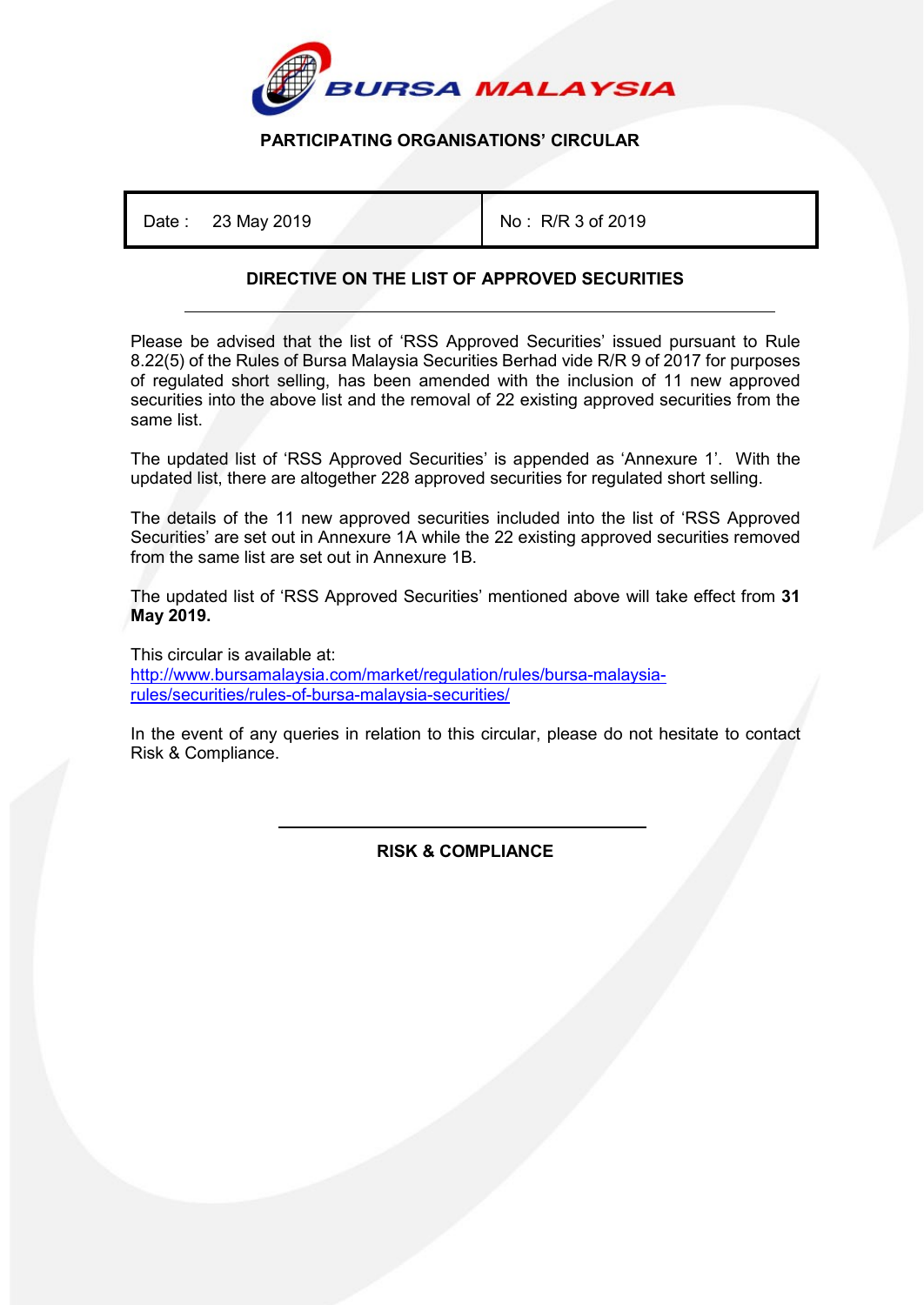| <b>No</b>               | <b>STOCK CODE</b> | <b>STOCK LONG NAME</b>                                | <b>ISIN CODE</b> |
|-------------------------|-------------------|-------------------------------------------------------|------------------|
| $\mathbf{1}$            | 0001              | SUPERCOMNET TECHNOLOGIES BHD                          | MYQ0001OO006     |
| $\overline{\mathbf{c}}$ | 0021              | <b>GHL SYSTEMS BHD</b>                                | MYQ0021OO004     |
| 3                       | 0078              | <b>GD EXPRESS CARRIER BHD</b>                         | MYQ0078OO004     |
| $\overline{4}$          | 0090              | <b>ELSOFT RESEARCH BHD</b>                            | MYQ0090OO009     |
| 5                       | 0097              | <b>VITROX CORPORATION BHD</b>                         | MYQ0097OO004     |
| 6                       | 0098              | BORNEO AQUA HARVEST BHD                               | MYQ0098OO002     |
| 7                       | 0101              | TMC LIFE SCIENCES BHD                                 | MYQ0101OO004     |
| 8                       | 0127              | JHM CONSOLIDATION BHD                                 | MYQ0127OO009     |
| 9                       | 0128              | <b>FRONTKEN CORPORATION BHD</b>                       | MYQ0128OO007     |
| 10                      | 0138              | MY E.G. SERVICES BHD                                  | MYQ0138OO006     |
| 11                      | 0162              | <b>IDEAL JACOBS (M) CORPORATION B</b>                 | MYQ0162OO006     |
| 12                      | 0166              | <b>INARI AMERTRON BERHAD</b>                          | MYQ0166OO007     |
| 13                      | 0172              | <b>OCK GROUP BERHAD</b>                               | MYQ0172OO005     |
| 14                      | 0185              | HSS ENGINEERS BERHAD                                  | MYQ0185OO007     |
| 15                      | 1015              | AMMB HOLDINGS BHD                                     | MYL1015OO006     |
| 16                      | 1023              | CIMB GROUP HOLDINGS BERHAD                            | MYL1023OO000     |
| 17                      | 1066              | <b>RHB BANK BERHAD</b>                                | MYL1066OO009     |
| 18                      | 1082              | HONG LEONG FINANCIAL GROUP BHD                        | MYL1082OO006     |
| 19                      | 1155              | <b>MALAYAN BANKING BHD</b>                            | MYL1155OO000     |
| 20                      | 1171              | MALAYSIA BUILDING SOCIETY BHD                         | MYL117100007     |
| 21                      | 1295              | <b>PUBLIC BANK BHD</b>                                | MYL1295OO004     |
| 22                      | 1368              | <b>UEM EDGENTA BERHAD</b>                             | MYL1368OO009     |
| 23                      | 1503              | GUOCOLAND (MALAYSIA) BHD                              | MYL1503OO001     |
| 24                      | 1562              | <b>BERJAYA SPORTS TOTO BHD</b>                        | MYL1562OO007     |
| 25                      | 1589              | <b>ISKANDAR WATERFRONT CITY BERHAD</b>                | MYL1589OO000     |
| 26                      | 1619              | <b>DRB-HICOM BHD</b>                                  | MYL1619OO005     |
| 27                      | 1651              | MALAYSIAN RESOURCES CORPORATION<br><b>BERHAD</b>      | MYL1651OO008     |
| 28                      | 1724              | PARAMOUNT CORPORATION BHD                             | MYL1724OO003     |
| 29                      | 1783              | <b>SELANGOR PROPERTIES BHD</b>                        | MYL1783OO009     |
| 30                      | 1818              | <b>BURSA MALAYSIA BHD</b>                             | MYL1818OO003     |
| 31                      | 1961              | <b>IOI CORPORATION BHD</b>                            | MYL1961OO001     |
| 32                      | 1996              | <b>KRETAM HOLDINGS BHD</b>                            | MYL1996OO007     |
| 33                      | 2054              | <b>TDM BHD</b>                                        | MYL2054OO004     |
| 34                      | 2127              | COMFORT GLOVES BERHAD                                 | MYL2127OO008     |
| 35                      | 2194              | MMC CORPORATION BHD                                   | MYL2194OO008     |
| 36                      | 2216              | IJM PLANTATIONS BHD                                   | MYL2216OO009     |
| 37                      | 2291              | <b>GENTING PLANTATIONS BERHAD</b>                     | MYL2291OO002     |
| 38                      | 2445              | KUALA LUMPUR KEPONG BHD                               | MYL2445OO004     |
| 39                      | 2488              | ALLIANCE BANK MALAYSIA BERHAD                         | MYL2488OO004     |
| 40                      | 2593              | UNITED MALACCA BHD                                    | MYL2593OO001     |
| 41                      | 2739              | SINO HUA-AN INTERNATIONAL BHD                         | MYL2739OO000     |
| 42                      | 2771              | <b>BOUSTEAD HOLDINGS BHD</b>                          | MYL2771OO003     |
| 43                      | 2836              | CARLSBERG BREWERY MALAYSIA BHD                        | MYL2836OO004     |
| 44                      | 2852              | CAHYA MATA SARAWAK BHD                                | MYL2852OO001     |
| 45                      | 3034              | HAP SENG CONSOLIDATED BHD                             | MYL3034OO005     |
| 46                      | 3042              | PETRON MALAYSIA REFINING & MARKETING<br><b>BERHAD</b> | MYL3042OO008     |
| 47                      | 3069              | <b>MEGA FIRST CORPORATION BHD</b>                     | MYL3069OO001     |
| 48                      | 3158              | YNH PROPERTY BHD                                      | MYL3158OO002     |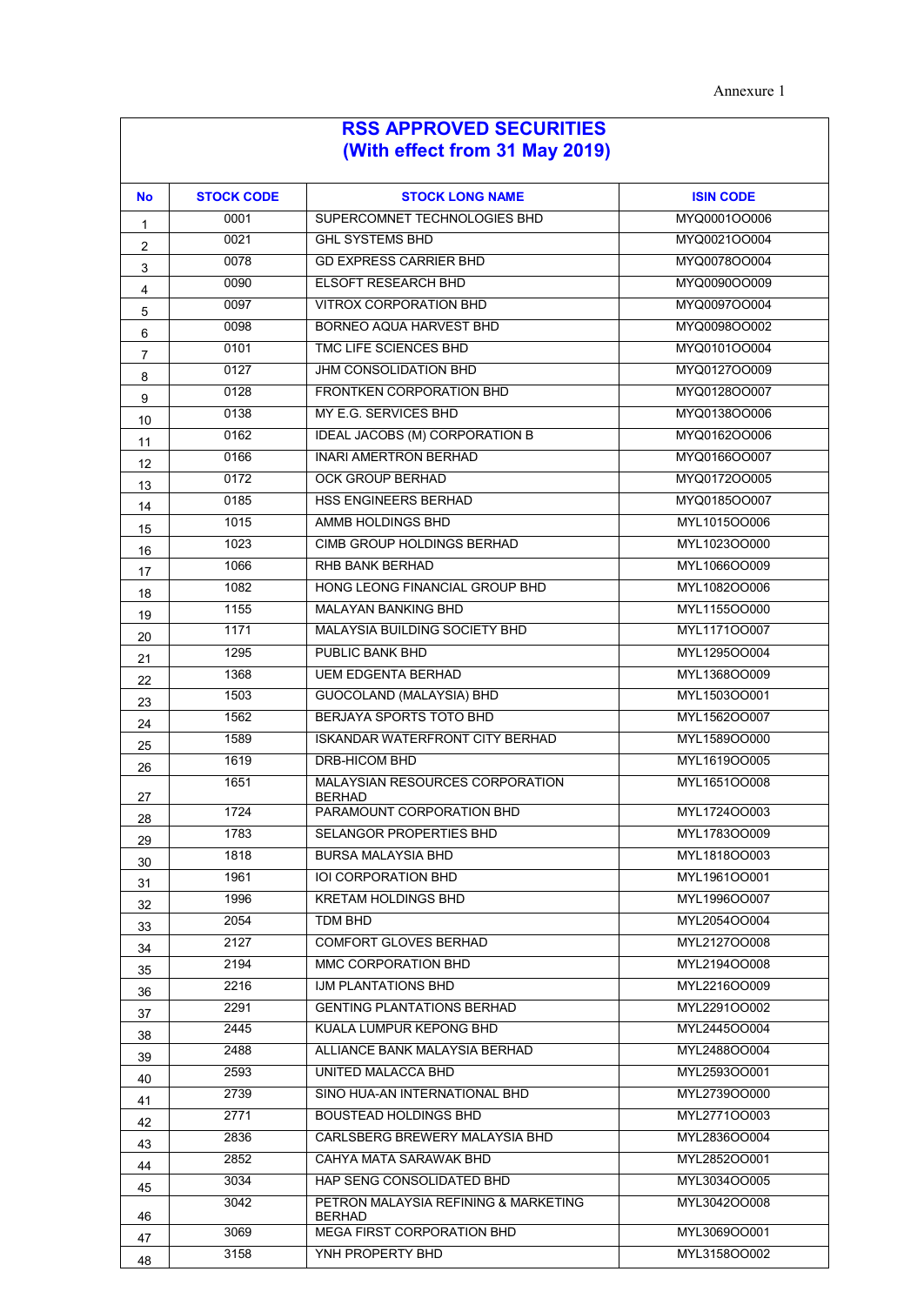| <b>No</b> | <b>STOCK CODE</b> | <b>STOCK LONG NAME</b>                                | <b>ISIN CODE</b>             |
|-----------|-------------------|-------------------------------------------------------|------------------------------|
| 49        | 3182              | <b>GENTING BHD</b>                                    | MYL3182OO002                 |
| 50        | 3204              | <b>GEORGE KENT (M) BHD</b>                            | MYL3204OO004                 |
| 51        | 3239              | <b>BERJAYA ASSETS BERHAD</b>                          | MYL3239OO000                 |
| 52        | 3255              | HEINEKEN MALAYSIA BERHAD                              | MYL3255OO006                 |
| 53        | 3301              | HONG LEONG INDUSTRIES BHD                             | MYL3301OO008                 |
| 54        | 3336              | IJM CORPORATION BHD                                   | MYL3336OO004                 |
| 55        | 3379              | <b>INSAS BHD</b>                                      | MYL3379OO004                 |
| 56        | 3395              | <b>BERJAYA CORPORATION BHD</b>                        | MYL3395OO000                 |
| 57        | 3417              | <b>EASTERN &amp; ORIENTAL BHD</b>                     | MYL3417OO002                 |
| 58        | 3522              | KIAN JOO CAN FACTORY BHD                              | MYL3522OO009                 |
| 59        | 3565              | <b>WCE HOLDINGS BERHAD</b>                            | MYL3565OO008                 |
| 60        | 3662              | <b>MALAYAN FLOUR MILLS BHD</b>                        | MYL3662OO003                 |
| 61        | 3689              | <b>FRASER &amp; NEAVE HOLDINGS BHD</b>                | MYL3689OO006                 |
| 62        | 3743              | <b>SUNSURIA BERHAD</b>                                | MYL3743OO001                 |
| 63        | 3794              | LAFARGE MALAYSIA BERHAD                               | MYL3794OO004                 |
| 64        | 3859              | <b>MAGNUM BERHAD</b>                                  | MYL3859OO005                 |
| 65        | 3867              | <b>MALAYSIAN PACIFIC INDUSTRIES</b>                   | MYL3867OO008                 |
| 66        | 3883              | <b>MUDA HOLDINGS BHD</b>                              | MYL3883OO005                 |
| 67        | 3891              | <b>MALAYAN UNITED INDUSTRIES BHD</b>                  | MYL3891OO008                 |
| 68        | 3905              | MULPHA INTERNATIONAL BHD                              | MYL3905OO006                 |
| 69        | 4006              | ORIENTAL HOLDINGS BHD                                 | MYL4006OO002                 |
| 70        | 4065              | PPB GROUP BHD                                         | MYL4065OO008                 |
| 71        | 4162              | BRITISH AMERICAN TOBACCO (M)                          | MYL4162OO003                 |
| 72        | 4197              | <b>SIME DARBY BHD</b>                                 | MYL4197OO009                 |
| 73        | 4219              | <b>BERJAYA LAND BHD</b>                               | MYL4219OO001                 |
| 74        | 4235              | LION INDUSTRIES CORPORATION                           | MYL4235OO007                 |
| 75        | 4324              | HENGYUAN REFINING COMPANY BERHAD                      | MYL4324OO009                 |
| 76        | 4383              | <b>JAYA TIASA HOLDINGS BHD</b>                        | MYL4383OO005                 |
| 77        | 4405              | TAN CHONG MOTOR HOLDINGS BHD                          | MYL4405OO006                 |
| 78        | 4456              | DAGANG NEXCHANGE BERHAD                               | MYL4456OO009                 |
| 79        | 4502              | <b>MEDIA PRIMA BHD</b>                                | MYL4502OO000                 |
| 80        | 4588              | <b>UMW HOLDINGS BHD</b>                               | MYL4588OO009                 |
| 81        | 4634              | POS MALAYSIA BHD                                      | MYL4634OO001                 |
| 82        | 4677              | <b>YTL CORPORATION BHD</b>                            | MYL467700000                 |
| 83        | 4707              | <b>NESTLE (M) BHD</b>                                 | MYL4707OO005                 |
| 84        | 4715              | <b>GENTING MALAYSIA BERHAD</b>                        | MYL4715OO008                 |
| 85        | 4723              | <b>JAKS RESOURCES BERHAD</b>                          | MYL4723OO002                 |
| 86        | 4731              | <b>SCIENTEX BERHAD</b><br><b>TELEKOM MALAYSIA BHD</b> | MYL4731OO005                 |
| 87        | 4863              |                                                       | MYL4863OO006                 |
| 88        | 4898              | TA ENTERPRISE BHD                                     | MYL4898OO002                 |
| 89        | 5005<br>5007      | <b>UNISEM (M) BHD</b><br>CHIN WELL HOLDINGS BHD       | MYL5005OO003<br>MYL5007OO009 |
| 90        | 5012              | TA ANN HOLDINGS BHD                                   | MYL5012OO009                 |
| 91        | 5014              | MALAYSIA AIRPORTS HOLDINGS BHD                        | MYL5014OO005                 |
| 92        | 5024              | HUP SENG INDUSTRIES BHD                               | MYL5024OO004                 |
| 93        | 5027              | KIM LOONG RESOURCES BHD                               | MYL5027OO007                 |
| 94        | 5038              | <b>KSL HOLDINGS BHD</b>                               | MYL5038OO004                 |
| 95        |                   |                                                       |                              |
| 96        | 5053              | OSK HOLDINGS BHD                                      | MYL5053OO003                 |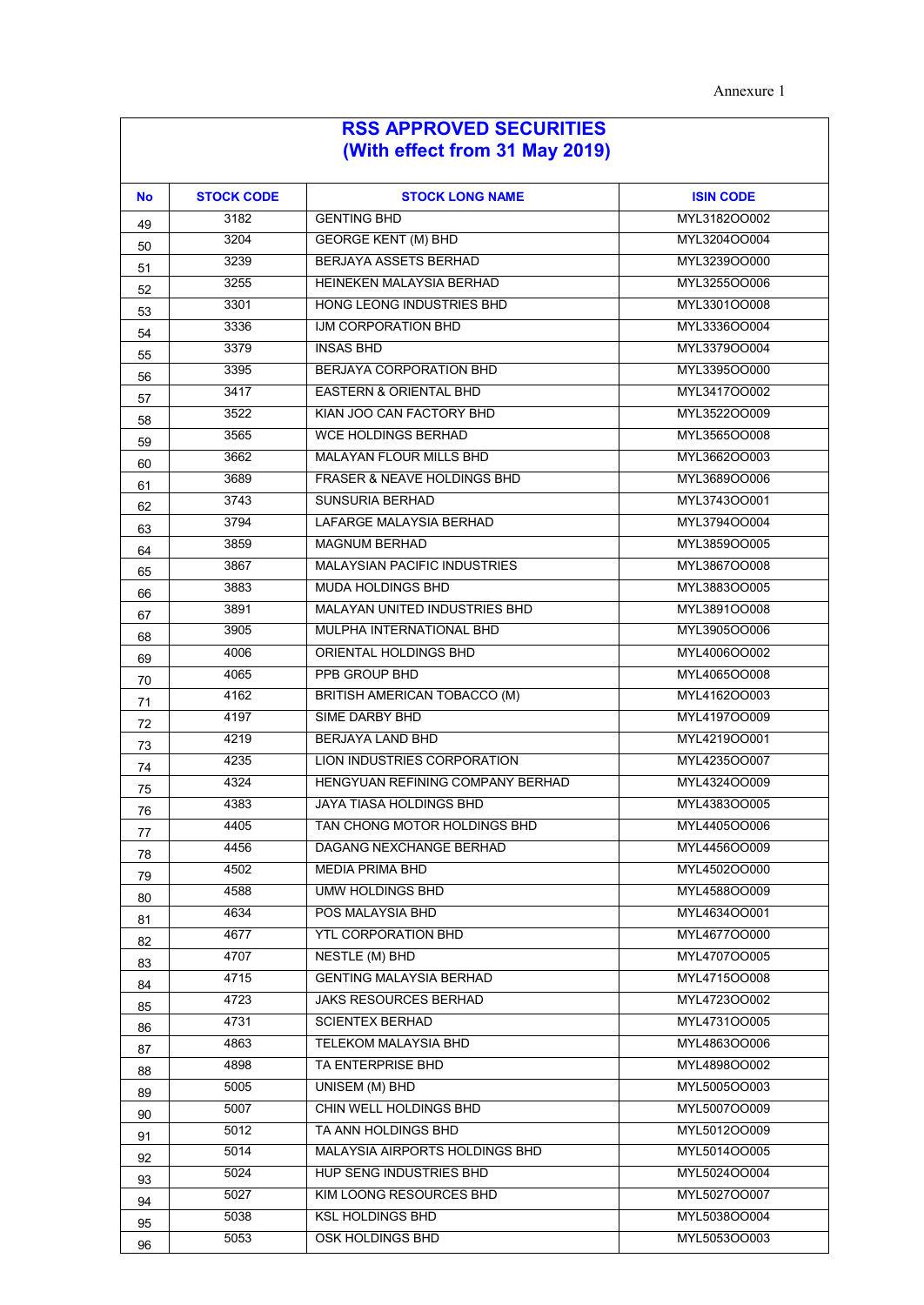| No  | <b>STOCK CODE</b> | <b>STOCK LONG NAME</b>             | <b>ISIN CODE</b> |
|-----|-------------------|------------------------------------|------------------|
| 97  | 5066              | NTPM HOLDINGS BHD                  | MYL5066OO005     |
| 98  | 5071              | <b>COASTAL CONTRACTS BHD</b>       | MYL5071OO005     |
| 99  | 5072              | <b>HIAP TECK VENTURE BHD</b>       | MYL5072OO003     |
| 100 | 5073              | <b>NAIM HOLDINGS BHD</b>           | MYL5073OO001     |
| 101 | 5077              | <b>MALAYSIAN BULK CARRIERS BHD</b> | MYL5077OO002     |
| 102 | 5090              | MEDIA CHINESE INTERNATIONAL LT     | BMG5959D1048     |
| 103 | 5102              | <b>GUAN CHONG BHD</b>              | MYL5102OO008     |
| 104 | 5105              | <b>CAN-ONE BHD</b>                 | MYL5105OO001     |
| 105 | 5106              | <b>AXIS REITS</b>                  | MYL5106TO008     |
| 106 | 5109              | <b>YTL HOSPITALITY REIT</b>        | MYL5109TO002     |
| 107 | 5112              | TH PLANTATIONS BHD                 | MYL5112OO007     |
| 108 | 5116              | AL-AQAR HEALTHCARE REIT            | MYL5116TO007     |
| 109 | 5121              | <b>HEKTAR REITS</b>                | MYL5121TO007     |
| 110 | 5123              | <b>MRCB-QUILL REIT</b>             | MYL5123TO003     |
| 111 | 5126              | SARAWAK OIL PALMS BHD              | MYL5126OO007     |
| 112 | 5139              | AEON CREDIT SERVICE (M) BHD        | MYL5139OO000     |
| 113 | 5141              | DAYANG ENTERPRISE HOLDINGS BHD     | MYL5141OO006     |
| 114 | 5142              | WAH SEONG CORPORATION BHD          | MYL5142OO004     |
| 115 | 5148              | <b>UEM SUNRISE BERHAD</b>          | MYL5148OO001     |
| 116 | 5158              | TA GLOBAL BHD                      | MYL5158OO000     |
| 117 | 5161              | <b>JCY INTERNATIONAL BERHAD</b>    | MYL5161OO004     |
| 118 | 5168              | <b>HARTALEGA HOLDINGS BHD</b>      | MYL5168OO009     |
| 119 | 5176              | SUNWAY REAL ESTATE INVT TRUST      | MYL5176TO001     |
| 120 | 5180              | CAPITALAND MALAYSIA MALL TRUST     | MYL5180TO003     |
| 121 | 5183              | PETRONAS CHEMICALS GROUP BHD       | MYL5183OO008     |
| 122 | 5184              | <b>CYPARK RESOURCES BERHAD</b>     | MYL5184OO006     |
| 123 | 5185              | AFFIN BANK BERHAD                  | MYL5185OO003     |
| 124 | 5186              | MALAYSIA MARINE AND HEAVY ENG      | MYL5186OO001     |
| 125 | 5196              | <b>BERJAYA FOOD BERHAD</b>         | MYL5196OO000     |
| 126 | 5199              | <b>HIBISCUS PETROLEUM BHD</b>      | MYL5199OO004     |
| 127 | 5200              | <b>UOA DEVELOPMENT BERHAD</b>      | MYL5200OO000     |
| 128 | 5202              | MSM MALAYSIA HOLDINGS BERHAD       | MYL5202OO006     |
| 129 | 5209              | <b>GAS MALAYSIA BERHAD</b>         | MYL5209OO001     |
| 130 | 5210              | <b>BUMI ARMADA BERHAD</b>          | MYL5210OO009     |
| 131 | 5211              | <b>SUNWAY BERHAD</b>               | MYL5211OO007     |
| 132 | 5212              | PAVILION REAL ESTATE INV TRUST     | MYL5212TO004     |
| 133 | 5216              | DATASONIC GROUP BERHAD             | MYL5216OO006     |
| 134 | 5218              | SAPURA ENERGY BERHAD               | MYL5218OO002     |
| 135 | 5219              | PESTECH INTERNATIONAL BERHAD       | MYL5219OO000     |
| 136 | 5222              | FGV HOLDINGS BERHAD                | MYL5222OO004     |
| 137 | 5226              | <b>GABUNGAN AQRS BERHAD</b>        | MYL5226OO005     |
| 138 | 5227              | IGB REAL ESTATE INV TRUST          | MYL5227TO002     |
| 139 | 5230              | TUNE PROTECT GROUP BERHAD          | MYL5230OO007     |
| 140 | 5235SS            | KLCC PROP&REITS-STAPLED SEC        | MYL5235SS008     |
| 141 | 5236              | MATRIX CONCEPTS HOLDINGS BHD       | MYL5236OO004     |
| 142 | 5237              | MPHB Capital Berhad                | MYL5237OO002     |
| 143 | 5243              | <b>VELESTO ENERGY BERHAD</b>       | MYL5243OO000     |
| 144 | 5246              | <b>WESTPORTS HOLDINGS BERHAD</b>   | MYL5246OO003     |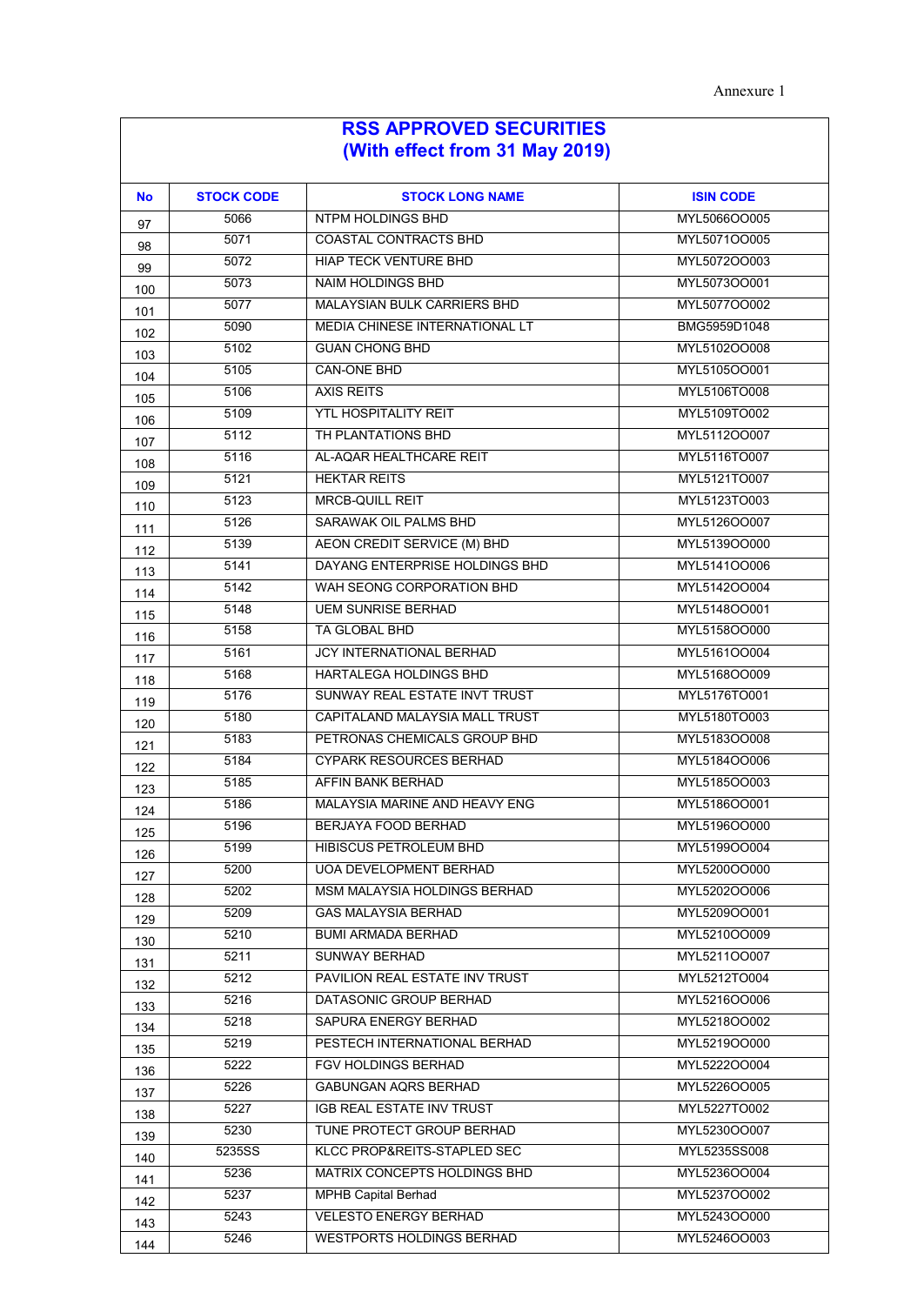| <b>No</b>  | <b>STOCK CODE</b> | <b>STOCK LONG NAME</b>                    | <b>ISIN CODE</b> |
|------------|-------------------|-------------------------------------------|------------------|
| 145        | 5247              | <b>KAREX BERHAD</b>                       | MYL5247OO001     |
| 146        | 5248              | BERMAZ AUTO BERHAD                        | MYL5248OO009     |
| 147        | 5249              | <b>IOI PROPERTIES GROUP BERHAD</b>        | MYL5249OO007     |
| 148        | 5250              | 7-ELEVEN MALAYSIA HOLDINGS BERHAD         | MYL5250OO005     |
| 149        | 5253              | <b>ECONPILE HOLDINGS BHD</b>              | MYL5253OO009     |
| 150        | 5254              | <b>BOUSTEAD PLANTATIONS BHD</b>           | MYL5254OO007     |
| 151        | 5258              | <b>BIMB HOLDINGS BHD</b>                  | MYL5258OO008     |
| 152        | 5263              | SUNWAY CONSTRUCTION GROUP BERHAD          | MYL5263OO008     |
| 153        | 5264              | MALAKOFF CORPORATION BERHAD               | MYL5264OO006     |
| 154        | 5272              | RANHILL HOLDINGS BERHAD                   | MYL5272OO009     |
| 155        | 5275              | <b>MYNEWS HOLDINGS BERHAD</b>             | MYL5275OO002     |
| 156        | 5279              | SERBA DINAMIK HOLDINGS BERHAD             | MYL5279OO004     |
| 157        | 5283              | ECO WORLD INTERNATIONAL BERHAD            | MYL5283OO006     |
| 158        | 5285              | SIME DARBY PLANTATION BERHAD              | MYL5285OO001     |
| 159        | 5288              | SIME DARBY PROPERTY BERHAD                | MYL5288OO005     |
| 160        | 5347              | <b>TENAGA NASIONAL BHD</b>                | MYL5347OO009     |
| 161        | 5398              | <b>GAMUDA BHD</b>                         | MYL5398OO002     |
| 162        | 5401              | <b>TROPICANA CORPORATION BERHAD</b>       | MYL5401OO004     |
| 163        | 5517              | SHANGRI-LA HOTELS (M) BHD                 | MYL5517OO007     |
| 164        | 5606              | <b>IGB BERHAD</b>                         | MYL5606OO008     |
| 165        | 5657              | PARKSON HOLDINGS BHD                      | MYL5657OO001     |
| 166        | 5681              | PETRONAS DAGANGAN BHD                     | MYL5681OO001     |
| 167        | 5703              | MUHIBBAH ENGINEERING (M) BHD              | MYL5703OO003     |
| 168        | 5789              | <b>LBS BINA GROUP BHD</b>                 | MYL5789OO002     |
| 169        | 5819              | <b>HONG LEONG BANK BHD</b>                | MYL5819OO007     |
| 170        | 5843              | KUMPULAN PERANGSANG SELANGOR              | MYL5843OO007     |
| 171        | 5878              | <b>KPJ HEALTHCARE BHD</b>                 | MYL5878OO003     |
| 172        | 5983              | <b>MBM RESOURCES BHD</b>                  | MYL5983OO001     |
| 173        | 6012              | <b>MAXIS BERHAD</b>                       | MYL6012OO008     |
| 174        | 6033              | PETRONAS GAS BHD                          | MYL6033OO004     |
| 175        | 6084              | STAR MEDIA GROUP BERHAD                   | MYL6084OO007     |
| 176        | 6114              | <b>MKH BERHAD</b>                         | MYL6114OO002     |
|            | 6139              | SYARIKAT TAKAFUL MALAYSIA KELUARGA        | MYL6139OO009     |
| 177        | 6238              | <b>BERHAD</b><br><b>HOCK SENG LEE BHD</b> | MYL6238OO009     |
| 178<br>179 | 6399              | ASTRO MALAYSIA HOLDINGS BERHAD            | MYL6399OO009     |
|            | 6459              | MNRB HOLDINGS BHD                         | MYL6459OO001     |
| 180<br>181 | 6556              | ANN JOO RESOURCES BHD                     | MYL6556OO004     |
| 182        | 6599              | AEON CO. (M) BHD                          | MYL6599OO004     |
|            | 6645              | LINGKARAN TRANS KOTA HOLDINGS             | MYL6645OO005     |
| 183        | 6742              | YTL POWER INTERNATIONAL BHD               | MYL6742OO000     |
| 184        | 6888              | AXIATA GROUP BERHAD                       | MYL6888OO001     |
| 185        | 6947              | DIGI.COM BHD                              | MYL6947OO005     |
| 186        | 6963              | <b>V.S INDUSTRY BHD</b>                   | MYL6963OO002     |
| 187        | 7022              | <b>GLOBETRONICS TECHNOLOGY BHD</b>        | MYL7022OO006     |
| 188        | 7036              | <b>BORNEO OIL BHD</b>                     | MYL7036OO006     |
| 189        | 7052              | PADINI HOLDINGS BHD                       | MYL7052OO003     |
| 190        | 7070              | VIZIONE HOLDINGS BERHAD                   | MYL7070OO005     |
| 191        | 7076              | CB INDUSTRIAL PRODUCT HOLDING             | MYL7076OO002     |
| 192        |                   |                                           |                  |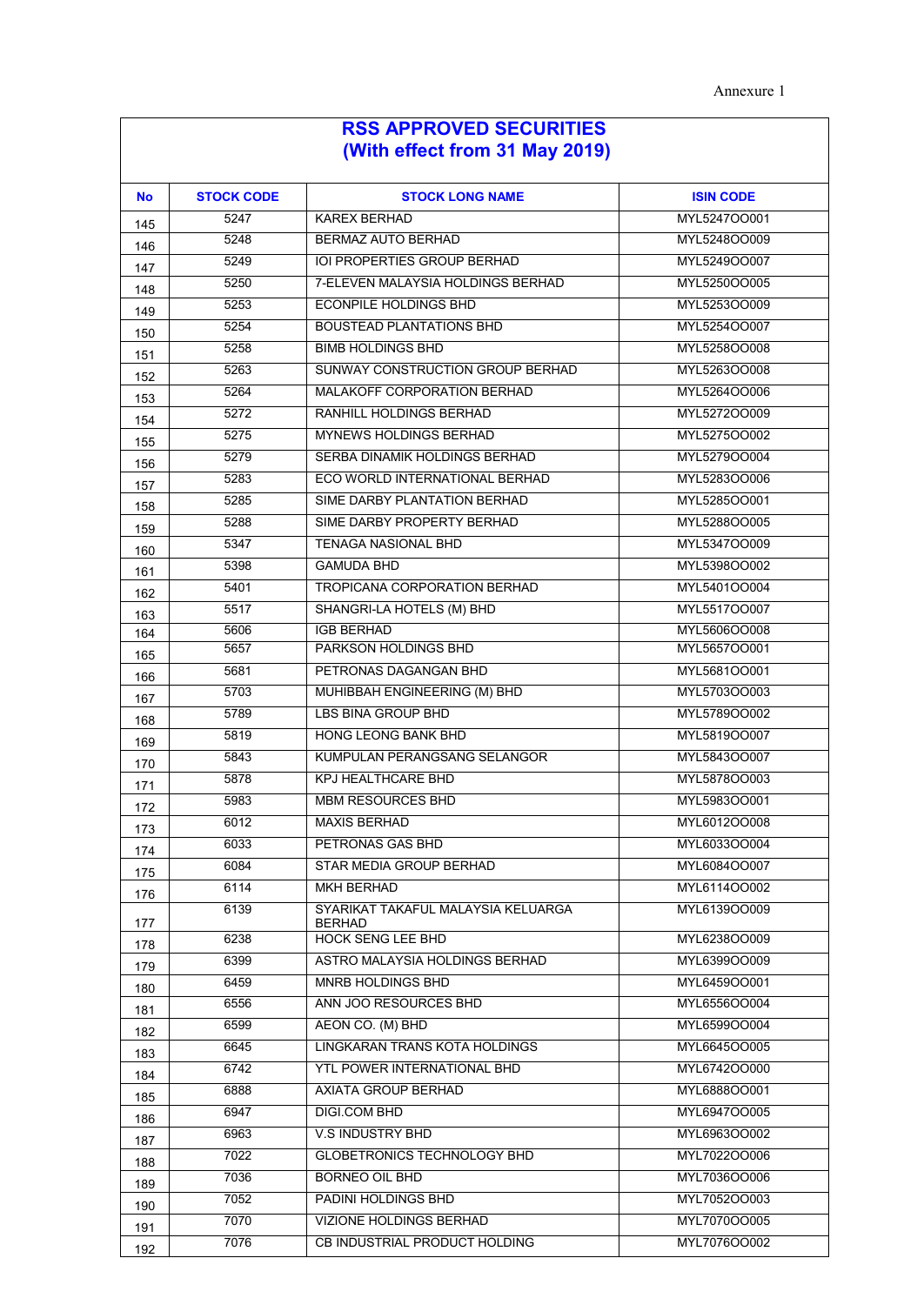| <b>No</b> | <b>STOCK CODE</b> | <b>STOCK LONG NAME</b>                   | <b>ISIN CODE</b> |
|-----------|-------------------|------------------------------------------|------------------|
| 193       | 7081              | PHARMANIAGA BHD                          | MYL7081OO002     |
| 194       | 7084              | <b>QL RESOURCES BHD</b>                  | MYL7084OO006     |
| 195       | 7087              | <b>MAGNI-TECH INDUSTRIES BHD</b>         | MYL7087OO009     |
| 196       | 7095              | P.I.E. INDUSTRIAL BHD                    | MYL7095OO002     |
| 197       | 7100              | UCHI TECHNOLOGIES BHD                    | MYL7100OO000     |
| 198       | 7105              | <b>HCK CAPITAL GROUP BERHAD</b>          | MYL7105OO009     |
| 199       | 7106              | SUPERMAX CORPORATION BHD                 | MYL7106OO007     |
| 200       | 7113              | TOP GLOVE CORPORATION BHD                | MYL7113OO003     |
| 201       | 7148              | <b>CCM DUOPHARMA BIOTECH BHD</b>         | MYL7148OO009     |
| 202       | 7153              | KOSSAN RUBBER INDUSTRIES BHD             | MYL7153OO009     |
| 203       | 7155              | <b>SKP RESOURCES BHD</b>                 | MYL7155OO004     |
| 204       | 7160              | PENTAMASTER CORPORATION BHD              | MYL7160OO004     |
| 205       | 7161              | KERJAYA PROSPEK GROUP BERHAD             | MYL7161OO002     |
| 206       | 7164              | <b>KNM GROUP BHD</b>                     | MYL7164OO006     |
| 207       | 7172              | PMB TECHNOLOGY BHD                       | MYL7172OO009     |
| 208       | 7204              | <b>D&amp;O GREEN TECHNOLOGIES BERHAD</b> | MYL7204OO000     |
| 209       | 7216              | <b>KAWAN FOOD BHD</b>                    | MYL7216OO004     |
| 210       | 7212              | <b>DESTINI BERHAD</b>                    | MYL7212OO003     |
| 211       | 7229              | <b>FAVELLE FAVCO BHD</b>                 | MYL7229OO007     |
| 212       | 7231              | <b>WELLCALL HOLDINGS BHD</b>             | MYL7231OO003     |
| 213       | 7237              | POWER ROOT BERHAD                        | MYL7237OO000     |
| 214       | 7277              | <b>DIALOG GROUP BHD</b>                  | MYL727700006     |
| 215       | 7293              | YINSON HOLDINGS BHD                      | MYL7293OO003     |
| 216       | 7668              | <b>HAI-O ENTERPRISE BHD</b>              | MYL7668OO006     |
| 217       | 8176              | ATA IMS BERHAD                           | MYL8176OO009     |
| 218       | 8206              | ECO WORLD DEVELOPMENT GROUP BERHAD       | MYL8206OO004     |
| 219       | 8524              | <b>TALIWORKS CORPORATION BHD</b>         | MYL8524OO000     |
| 220       | 8583              | <b>MAH SING GROUP BHD</b>                | MYL8583OO006     |
| 221       | 8621              | <b>I PI CAPITAL BHD</b>                  | MYL8621OO004     |
| 222       | 8664              | SP SETIA BHD                             | MYL8664OO004     |
| 223       | 8869              | PRESS METAL ALUMINIUM HOLDINGS BERHAD    | MYL8869OO009     |
| 224       | 8877              | <b>EKOVEST BHD</b>                       | MYL8877OO002     |
| 225       | 9059              | TSH RESOURCES BHD                        | MYL9059OO006     |
| 226       | 9296              | <b>RCE CAPITAL BHD</b>                   | MYL9296OO004     |
| 227       | 9679              | <b>WCT HOLDINGS BERHAD</b>               | MYL9679OO001     |
| 228       | 9792              | <b>SEG INTERNATIONAL BHD</b>             | MYL9792OO002     |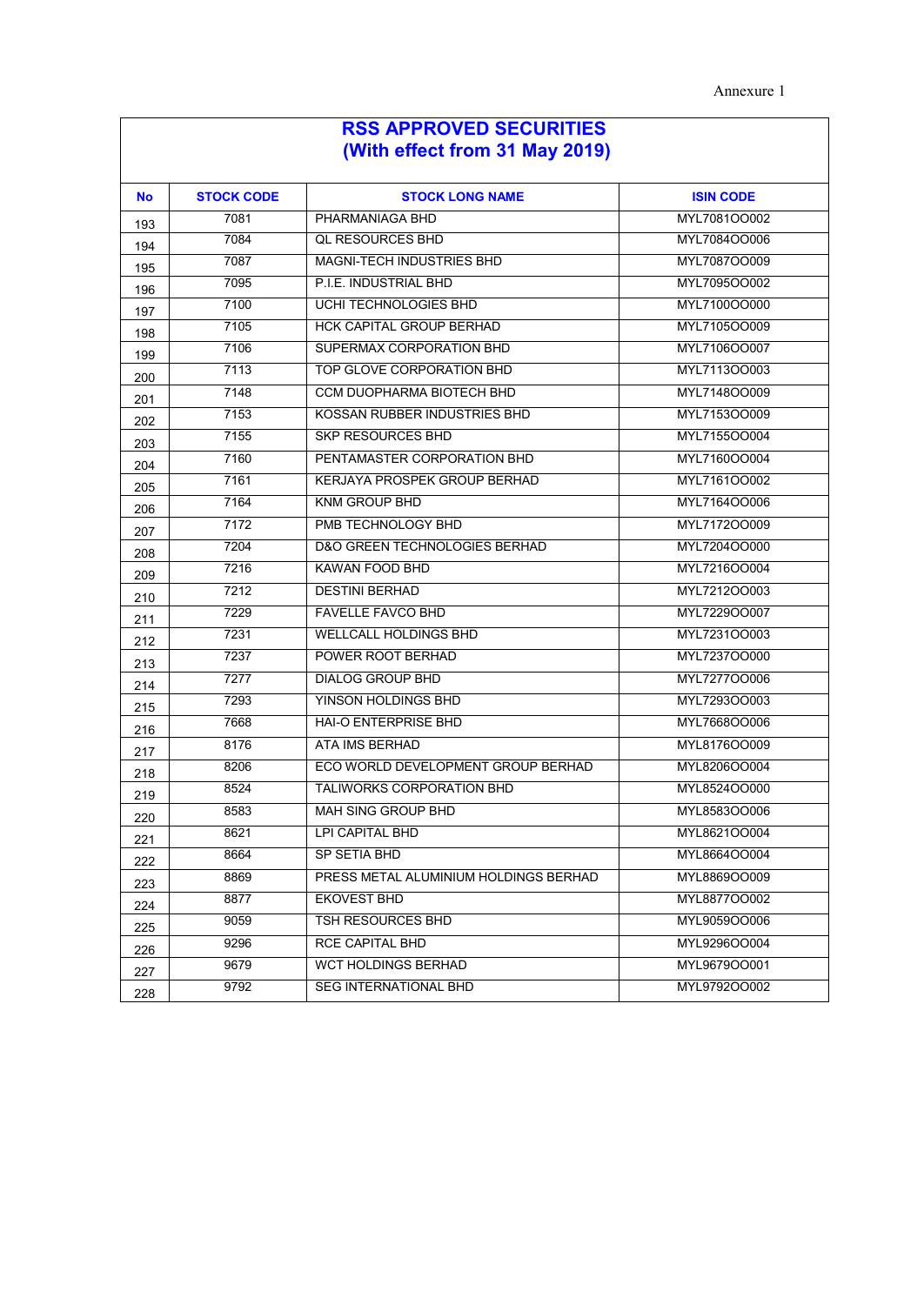| <b>RSS - INCLUSION LIST</b><br>(With effect from 31 May 2019) |                   |                                   |                  |
|---------------------------------------------------------------|-------------------|-----------------------------------|------------------|
| <b>No</b>                                                     | <b>STOCK CODE</b> | <b>STOCK LONG NAME</b>            | <b>ISIN CODE</b> |
| 1                                                             | 0001              | SUPERCOMNET TECHNOLOGIES BHD      | MYQ0001OO006     |
| 2                                                             | 0185              | <b>HSS ENGINEERS BERHAD</b>       | MYQ0185OO007     |
| 3                                                             | 1783              | SELANGOR PROPERTIES BHD           | MYL1783OO009     |
| 4                                                             | 5007              | CHIN WELL HOLDINGS BHD            | MYL5007OO009     |
| 5                                                             | 5073              | NAIM HOLDINGS BHD                 | MYL5073OO001     |
| 6                                                             | 5105              | CAN-ONE BHD                       | MYL5105OO001     |
| 7                                                             | 5222              | <b>FGV HOLDINGS BERHAD</b>        | MYL5222OO004     |
| 8                                                             | 5250              | 7-ELEVEN MALAYSIA HOLDINGS BERHAD | MYL5250OO005     |
| 9                                                             | 5789              | LBS BINA GROUP BHD                | MYL5789OO002     |
| 10                                                            | 7105              | <b>HCK CAPITAL GROUP BERHAD</b>   | MYL7105OO009     |
| 11                                                            | 9679              | <b>WCT HOLDINGS BERHAD</b>        | MYL9679OO001     |